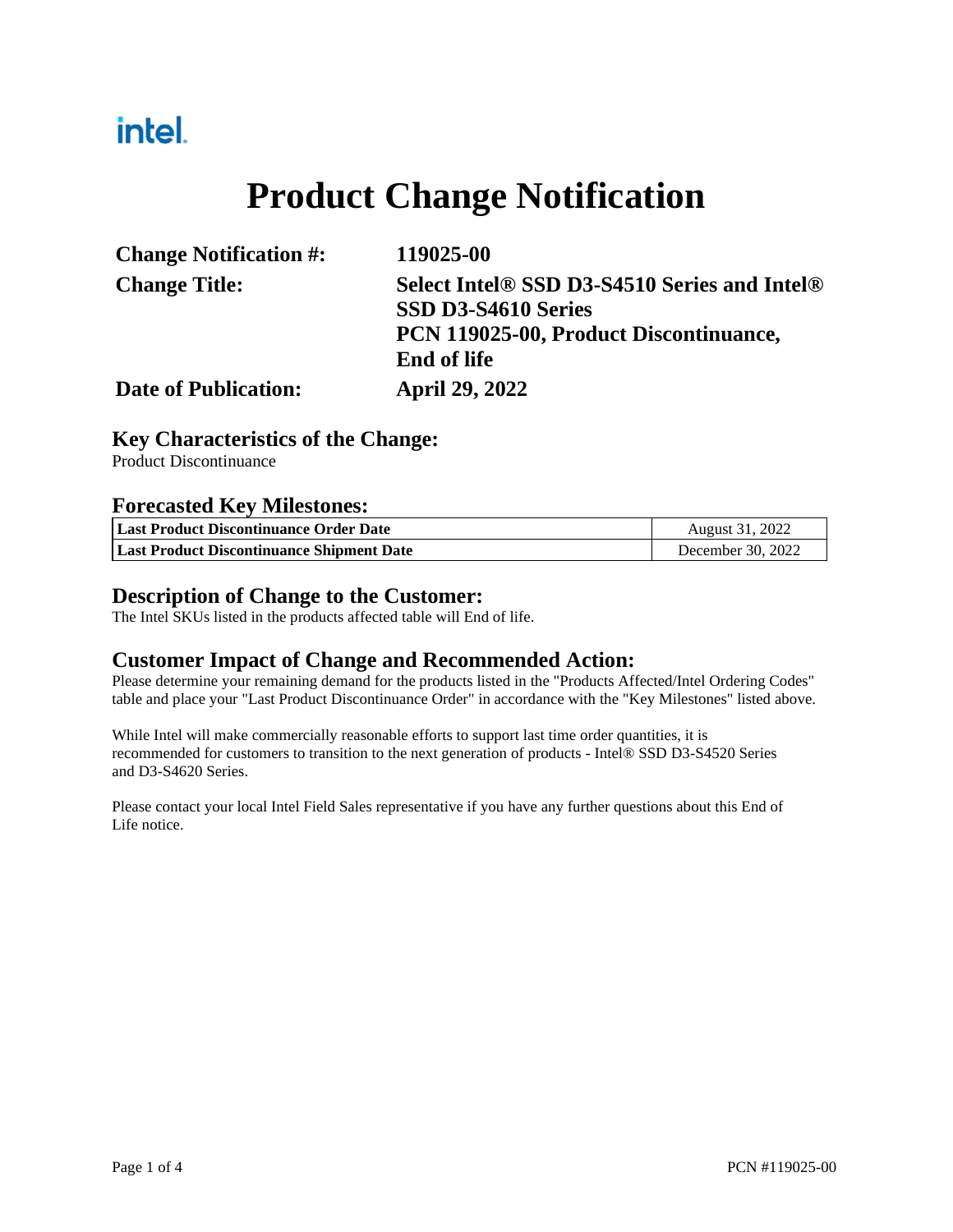### **Products Affected/Intel Ordering Codes:**

| <b>Marketing Name</b>                                                                                                                               | <b>Product Code</b> | <b>Affected</b><br>MM# |
|-----------------------------------------------------------------------------------------------------------------------------------------------------|---------------------|------------------------|
| Intel® SSD D3-S4510 Series (240GB, 2.5in SATA 6Gb/s, 3D2, TLC)<br>Generic Single Pack                                                               | SSDSC2KB240G801     | 963339                 |
| Intel® SSD D3-S4510 Series (480GB, 2.5in SATA 6Gb/s, 3D2, TLC)<br>Generic Single Pack                                                               | SSDSC2KB480G801     | 963340                 |
| Intel® SSD D3-S4510 Series (960GB, 2.5in SATA 6Gb/s, 3D2, TLC)<br>Generic Single Pack                                                               | SSDSC2KB960G801     | 963341                 |
| Intel® SSD D3-S4510 Series (1.92TB, 2.5in SATA 6Gb/s, 3D2, TLC)<br>Generic Single Pack                                                              | SSDSC2KB019T801     | 963343                 |
| Intel® SSD D3-S4510 Series (3.84TB, 2.5in SATA 6Gb/s, 3D2, TLC)<br>Generic Single Pack                                                              | SSDSC2KB038T801     | 963344                 |
| Intel® SSD D3-S4610 Series (240GB, 2.5in SATA 6Gb/s, 3D2, TLC)<br>Generic Single Pack                                                               | SSDSC2KG240G801     | 963345                 |
| Intel® SSD D3-S4610 Series (480GB, 2.5in SATA 6Gb/s, 3D2, TLC)<br>Generic Single Pack                                                               | SSDSC2KG480G801     | 963346                 |
| Intel® SSD D3-S4610 Series (960GB, 2.5in SATA 6Gb/s, 3D2, TLC)<br>Generic Single Pack                                                               | SSDSC2KG960G801     | 963347                 |
| Intel® SSD D3-S4610 Series (1.92TB, 2.5in SATA 6Gb/s, 3D2, TLC)<br>Generic Single Pack                                                              | SSDSC2KG019T801     | 963348                 |
| Intel® SSD D3-S4510 Series (240GB, 2.5in SATA 6Gb/s, 3D2, TLC)<br>Generic 50 Pack                                                                   | SSDSC2KB240G8       | 963349                 |
| Intel® SSD D3-S4510 Series (480GB, 2.5in SATA 6Gb/s, 3D2, TLC)<br>Generic 50 Pack                                                                   | SSDSC2KB480G8       | 963350                 |
| Intel® SSD D3-S4510 Series (960GB, 2.5in SATA 6Gb/s, 3D2, TLC)<br>Generic 50 Pack                                                                   | SSDSC2KB960G8       | 963351                 |
| Intel® SSD D3-S4510 Series (1.92TB, 2.5in SATA 6Gb/s, 3D2, TLC)<br>Generic 50 Pack                                                                  | SSDSC2KB019T8       | 963352                 |
| Intel® SSD D3-S4510 Series (3.84TB, 2.5in SATA 6Gb/s, 3D2, TLC)<br>Generic 50 Pack                                                                  | SSDSC2KB038T8       | 963353                 |
| Intel® SSD D3-S4610 Series (240GB, 2.5in SATA 6Gb/s, 3D2, TLC)<br>Generic 50 Pack<br>Intel® SSD D3-S4610 Series (480GB, 2.5in SATA 6Gb/s, 3D2, TLC) | SSDSC2KG240G8       | 963355                 |
| Generic 50 Pack<br>Intel® SSD D3-S4610 Series (960GB, 2.5in SATA 6Gb/s, 3D2, TLC)                                                                   | SSDSC2KG480G8       | 963356                 |
| Generic 50 Pack<br>Intel® SSD D3-S4610 Series (1.92TB, 2.5in SATA 6Gb/s, 3D2, TLC)                                                                  | SSDSC2KG960G8       | 963357                 |
| Generic 50 Pack<br>Intel® SSD D3-S4510 Series (240GB, M.2 80mm SATA 6Gb/s, 3D2,                                                                     | SSDSC2KG019T8       | 963358                 |
| TLC) Generic Single Pack<br>Intel® SSD D3-S4510 Series (480GB, M.2 80mm SATA 6Gb/s, 3D2,                                                            | SSDSCKKB240G801     | 963510                 |
| TLC) Generic Single Pack<br>Intel® SSD D3-S4510 Series (960GB, M.2 80mm SATA 6Gb/s, 3D2,                                                            | SSDSCKKB480G801     | 963511                 |
| TLC) Generic Single Pack<br>Intel® SSD D3-S4510 Series (240GB, M.2 80mm SATA 6Gb/s, 3D2,                                                            | SSDSCKKB960G801     | 963512                 |
| TLC) Generic 50 Pack<br>Intel® SSD D3-S4510 Series (480GB, M.2 80mm SATA 6Gb/s, 3D2,                                                                | SSDSCKKB240G8       | 963514                 |
| TLC) Generic 50 Pack                                                                                                                                | SSDSCKKB480G8       | 963515                 |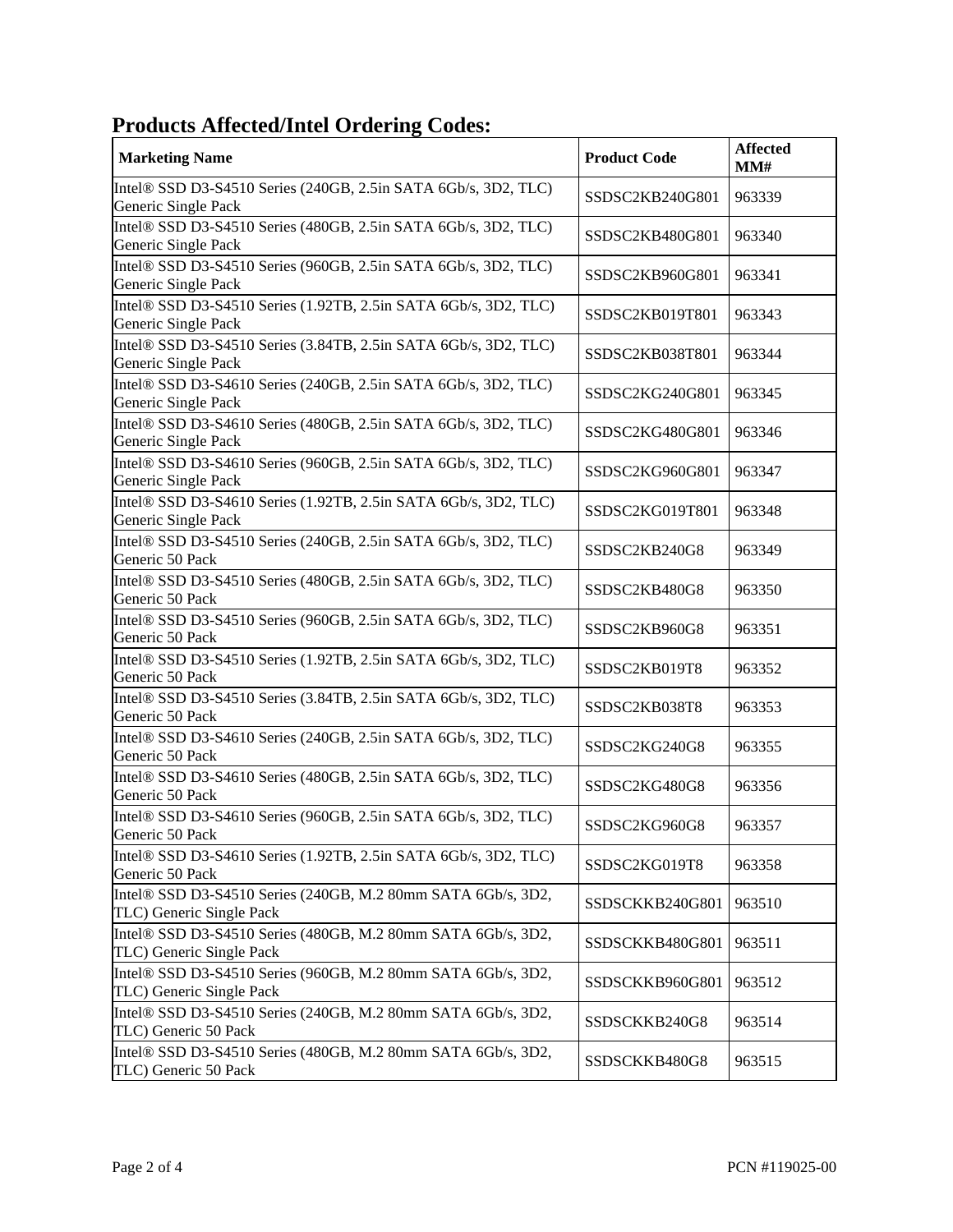| Intel® SSD D3-S4510 Series (960GB, M.2 80mm SATA 6Gb/s, 3D2,<br>TLC) Generic 50 Pack                                            | SSDSCKKB960G8                | 963516 |
|---------------------------------------------------------------------------------------------------------------------------------|------------------------------|--------|
| Intel® SSD D3-S4610 Series (3.84TB, 2.5in SATA 6Gb/s, 3D2, TLC)<br>Generic Single Pack                                          | SSDSC2KG038T801              | 963969 |
| Intel® SSD D3-S4510 Series (7.68TB, 2.5in SATA 6Gb/s, 3D2, TLC)<br>Generic Single Pack                                          | SSDSC2KB076T801              | 964249 |
| Intel® SSD D3-S4510 Series (7.68TB, 2.5in SATA 6Gb/s, 3D2, TLC)<br>Generic 50 Pack                                              | SSDSC2KB076T8                | 964250 |
| Intel® SSD D3-S4610 Series $(7.68 \text{TB}, 2.5 \text{in}$ SATA $6\text{Gb/s}, 3\text{D2}, \text{TLC})$<br>Generic Single Pack | SSDSC <sub>2</sub> KG076T801 | 964303 |
| Intel® SSD D3-S4610 Series (7.68TB, 2.5in SATA 6Gb/s, 3D2, TLC)<br>Generic 50 Pack                                              | SSDSC2KG076T8                | 964304 |

### **PCN Revision History:**

| <b>Date of Revision:</b> | <b>Revision Number:</b> | <b>Reason:</b>           |
|--------------------------|-------------------------|--------------------------|
| April 29, 2022           | 00                      | Originally Published PCN |